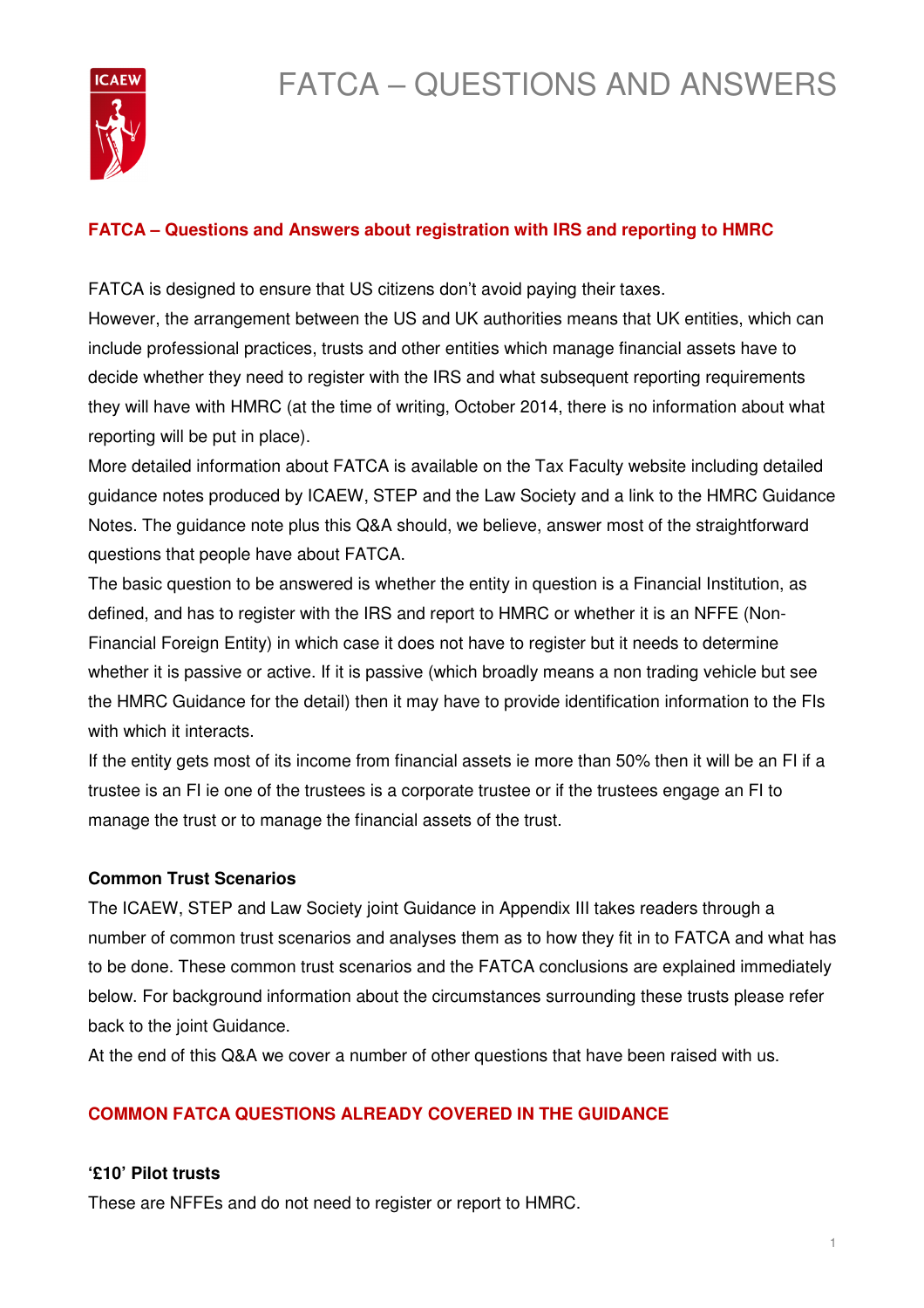#### **Nil-rate bank discretionary trusts established after a first death of a couple**

As above these are NFFEs and do not need to register or report to HMRC. A note to this effect should be placed with each trust deed and the position should be reviewed after the surviving spouse dies.

#### **Trusts of land**

Again these are NFFEs and do not need to register or report to HMRC.

#### **Legacy trusts held on an age contingency**

Such trusts typically hold for instance money dependent on the beneficiary attaining a certain age. In the circumstances set out in the guidance notes such trusts are NFFEs and do not need to register nor report.

#### **Family trust invested with a discretionary fund manager**

The trust is an FI and either it must register or the trustees can appoint a withholding agent and opt for deemed compliant status. If it is considered appropriate the existing trustees could appoint a corporate trustee, which is an FI, as an additional or replacement trustee, and it would be the corporate trustee that would register on behalf of that trust and all other trusts for which it acts as corporate trustee.

#### **Trusts which are registered charities**

Such trusts are specifically exempted from registration and reporting.

#### **The trust is a FURBs**

FURBS and other similar unapproved retirement benefit schemes need to be reviewed on the basis of the normal FATCA rules and if there is an FI involved then registration and reporting will be required.

#### **What if there is a corporate trustee?**

The corporate trustee can register and report on all the trusts for which it is the corporate trustee.

#### **OTHER QUESTIONS WHICH HAVE BEEN RAISED WITH US**

#### **What is an NFFE required to do under FATCA?**

As we have noted above an NFFE does not have to register with the IRS. If they have an account with an FI they will need to confirm their status as an NFFE. This will be done either by certification or by provision of a form W9 or W8-BEN-E. The W9 form identifies a US person and will disclose